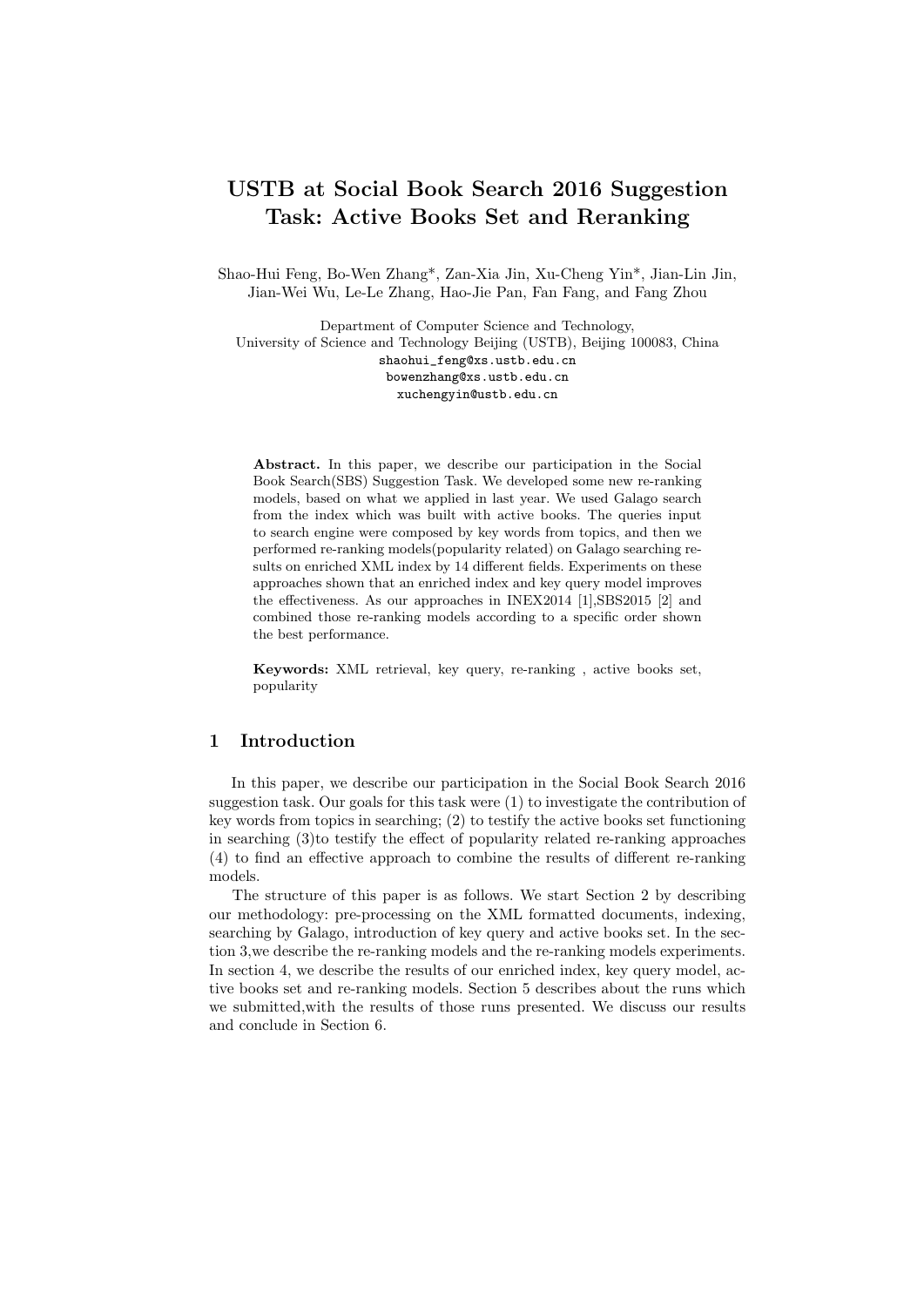# 2 Methodology

#### 2.1 Data Pre-Processing

We perform a process similar to [1], such as expand and enrich the documents XML with replacing the numeric information with textual information. For instance:

 $\langle tag \ count="3">\text{fiction}\langle \text{tagg}\rangle$ 

We change it to

 $\langle tag \rangle$ fiction fiction fiction $\langle tag \rangle$ .

In addition, this time we expand to 14 fields when we clean the XML documents, it is different from last year. They are

 $title, is bn, tags, review - content, review - summary, dewey, first words,$ lastwords, chracters,places, subjects, browsenodes, abstract, addcontent.

#### 2.2 Indexing

Galago<sup>1</sup> is an open-source search engine. In order to improve the search effectiveness, we study two strategies to build the index. One indexing strategy is the normal indexing approach described as follows. Experimentally, we find that the fields (etc. the title, tag, content and summary) are more relevant and meaningful than others in the XML formatted documents. So we build our basic index by removing the other fields which were not useful. Another strategy is to enrich the basic index. Observing the book information from the Library Thing, we find out that a large proportion of books lack the content and summary fields. Therefore, documents expansion technology is expected to utilized to enrich the basic index. Firstly, we select two web sites which contain a large amount of more useful metadata of books. The books we use are the literatures written in English in douban.com<sup>2</sup> and all books in lookupbyisbn.com. Then we crawl the brief introduction of douban.com and the book description field of lookupbyisbn.com. Both web sites are available by ISBN. With the content from both web sites, we enrich six hundred thousand of books (see the examples of book document which is used for index in XML 1 and XML 2). The enriched index is based on the enriched information.

| XML 1: Book document                                                                             |
|--------------------------------------------------------------------------------------------------|
| $ \text{}$                                                                                       |
| <title>Mister Monday</title>                                                                     |
| $ \langle \text{summary}\rangle$ So good, you can't put it down! $\langle \text{Summary}\rangle$ |
| <content>Now, I had</content>                                                                    |
| <tag count="9">children's literature</tag>                                                       |
| $\langle \rangle$ book $>$                                                                       |

 $^1$  http://www.galagosearch.org/

 $^2$  http://book.douban.com/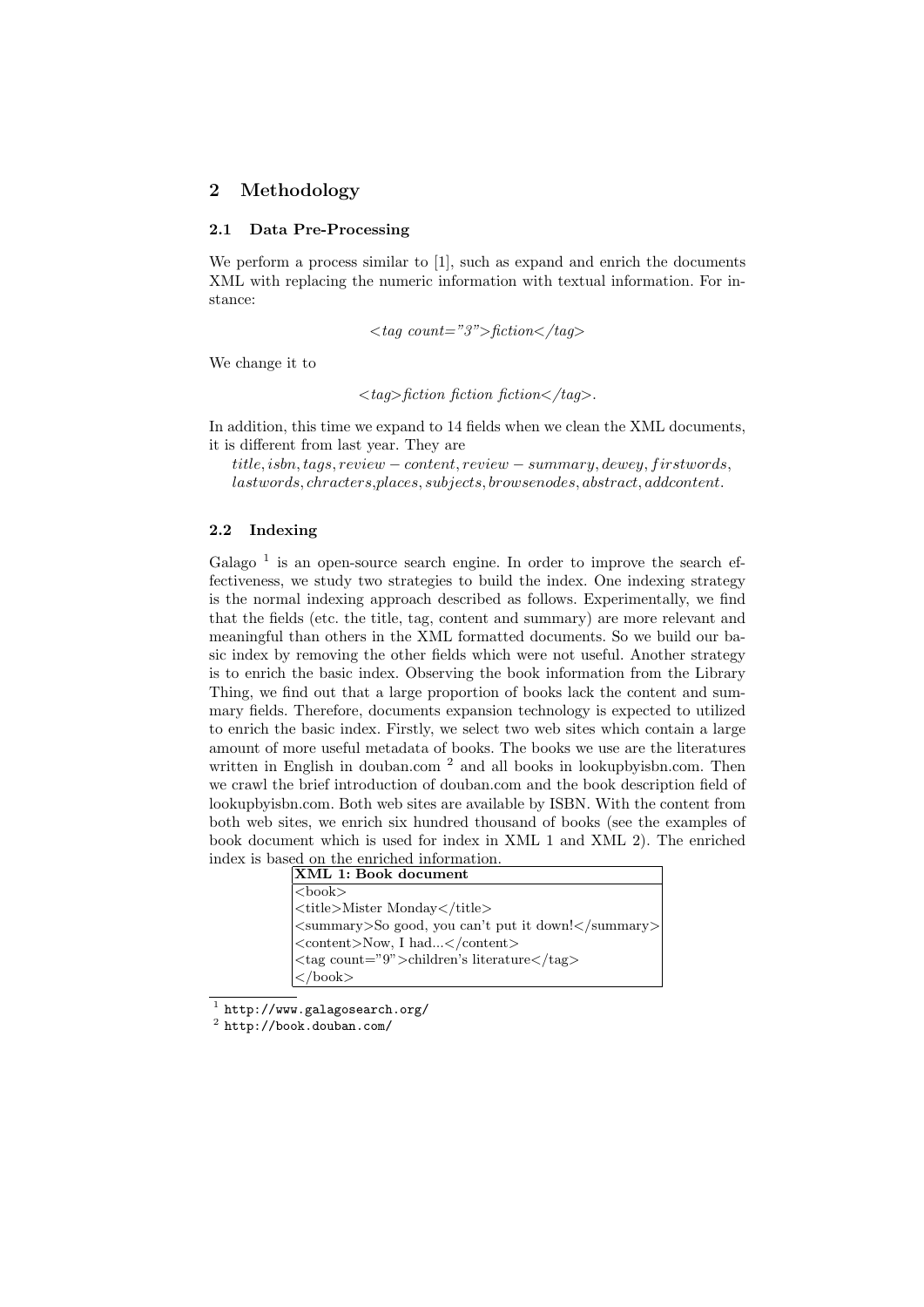| XML 2: Enriched book document                                                                                  |
|----------------------------------------------------------------------------------------------------------------|
| $3$                                                                                                            |
| <title>Mister Monday</title>                                                                                   |
| <summary>So good, you can't put it down!</summary>                                                             |
| $\langle$ content>Now, I had $\langle$ /content>                                                               |
| $\langle \text{tag count="}9" \rangle$ children's literature $\langle \text{tag}\rangle$                       |
| $\langle$ obtainstruction $\rangle$ the content is from the douban.com $\langle$ /brief introduction $\rangle$ |
| $\leq$ description $\geq$ the content is from the lookup by ison.com $\leq$ description $\geq$                 |
| $\langle$ book $\rangle$                                                                                       |

#### 2.3 Generate Keywords from queries

We collect all the topics from 2011 to 2015. Our purpose is to get the best evaluation results after a great quantity of attempts. So that we can get the best queries for these topics, then we summed up a word list for topic queries. In Social Book Search 2016, we used the word list to filter the request field, then combine it with the title field compose the queries for Galago.

#### 2.4 Active subset in book collections

Through the analysis of the profile, we select a subset of high frequent books which is called active book set. In this set, all the books are considered much more should be recommended to the topic author. We filter out all the books which are not in the active set. The operation is similar to filter the catalog and example books of the topic.

### 3 Re-ranking Models

Some of the re-ranking approaches were proposed and used by USTB at INEX2014 [1] and proposed by Toine Bogers in 2012 [4], which proved to be effective. This year our re-rank approach can be roughly divided into two categories 1) Tag-Rerank  $(T)$ , similar product re-rank  $(S)$ , Read by one re-rank  $(R)$ 2) popularity re-rank (P ), example recommended re-rank (E), Reader number  $r_{\rm}$ erank(R), *Browsnodes re-ranking*(B). The first category was based on computing the similarity of two books that from the original result from Galago. The second category was based on attributes (number of readers, popularity) of the books or the example books of the topics.

We use these models to re-rank by the following stages:

1) Similarity Calculation. Models like T, N focus on the field  $\langle \text{tag}\rangle$  and  $\leq$ BrowseNode $>$ . We can build a feature matrix for features for each field. Equation  $(1)$  is used to calculate the T, N, TN similarities of two documents.

Features like I focus on the field  $\langle$  similar-product $\rangle$ , the similarities of two documents based on the feature  $I$  is calculated by the Equation  $(2)$ .

$$
sim_{ij}(f) = \cos < \overrightarrow{f_i}, \overrightarrow{f_j} > = \frac{\overrightarrow{f_i} \cdot \overrightarrow{f_j}}{|\overrightarrow{f_i}||\overrightarrow{f_j}|} \tag{1}
$$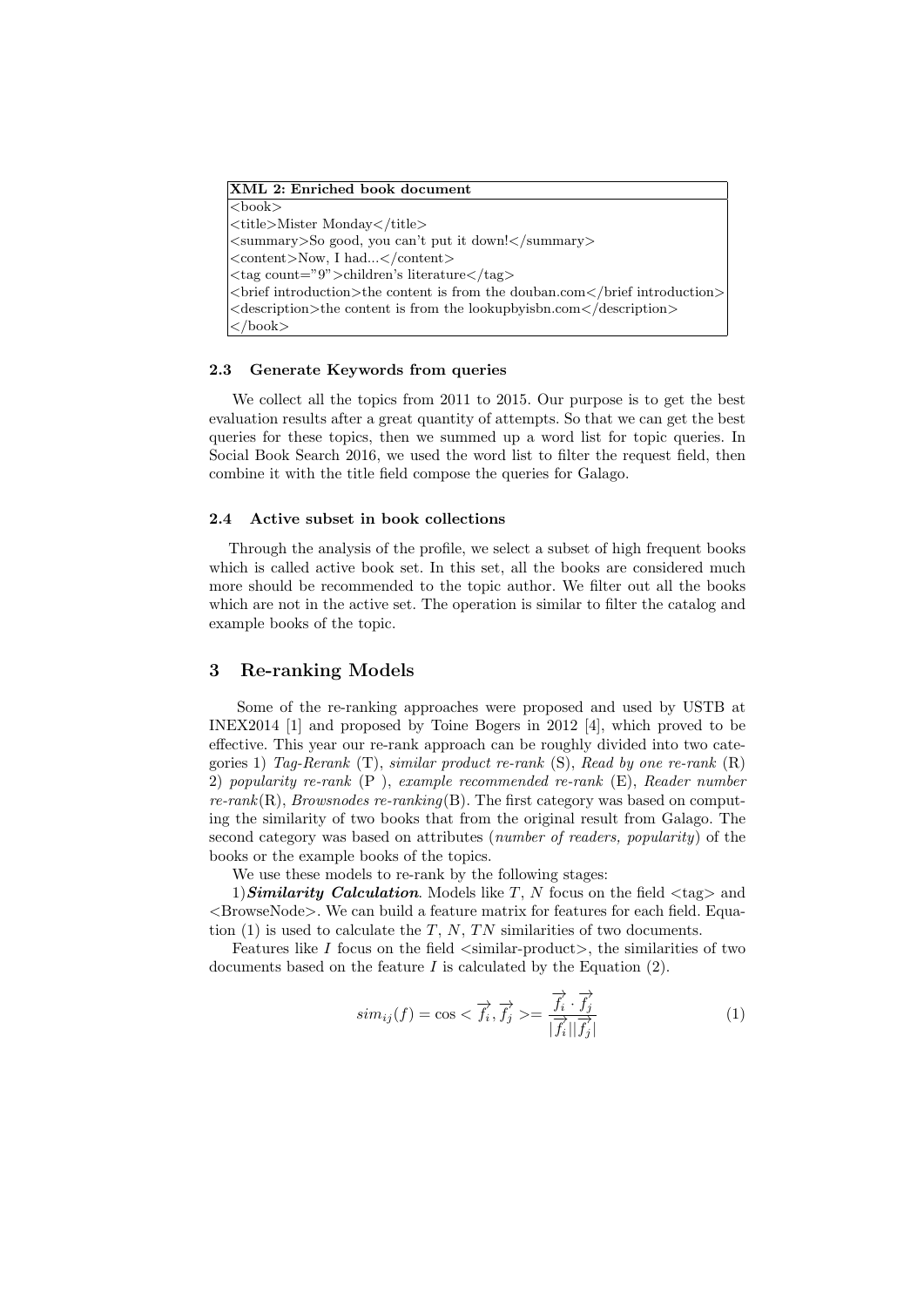$$
sim_{ij}(I) = \begin{cases} 1, & i \text{ is } j's \text{ similar product or} \\ & j \text{ is } i's \text{ similar product} \\ 0.5, & i \text{ is } j's \text{ similar product's similar product} \\ & \text{or } j \text{ is } i's \text{ similar product's similar product} \\ 0, & else \end{cases}
$$
(2)

### $2)$ Re-ranking

First category rerank We re-rank the top 1000 list of initial ranking for the above-mentioned features by Equation  $(3)$ . For feature R, we use Equation  $(4)$  $[6]$  and for  $B$ , we use Equation  $(5)$ .

$$
score'(i) = \alpha \cdot score(i) + (1 - \alpha) \cdot \sum_{j=1}^{N} sim_{ij} \cdot score(j)(j \neq i)
$$
 (3)

$$
score'(i) = \alpha \cdot score(i) + (1 - \alpha) \times log(|reviews(i)|) \times \frac{\sum_{r \in R_i} r}{|reviews(i)|} \times score(i)
$$
(4)

where  $R_i$  is the set of all ratings given by users for the document i, and  $|review(i)|$ is the number of reviews.

$$
score'(i) = \alpha \cdot score(i) + (1 - \alpha) \times \frac{1 + BA(i)}{1 + BA_{max}} \times score(i)
$$
 (5)

where  $BA(i)$  is the Bayesian average rating of document i, which can be referred to[7].

In addition, Tag re-rank and read by one re-rank (we hold the opinion that if two books are read by same reader, they are related) are very similar to similar product re-rank.

### Second category reranking

# Popularity re-rank approach

We got a data set from Library Thing like this:

$$
Work\_id_i, \quad popularity_i
$$

When we input initial search result to this model, we will change the works score by equation (6)

$$
score'_{i} = \alpha * score_{i} + (1 - \alpha) * score_{i} * (1 - popularity/30,0000)
$$
 (6)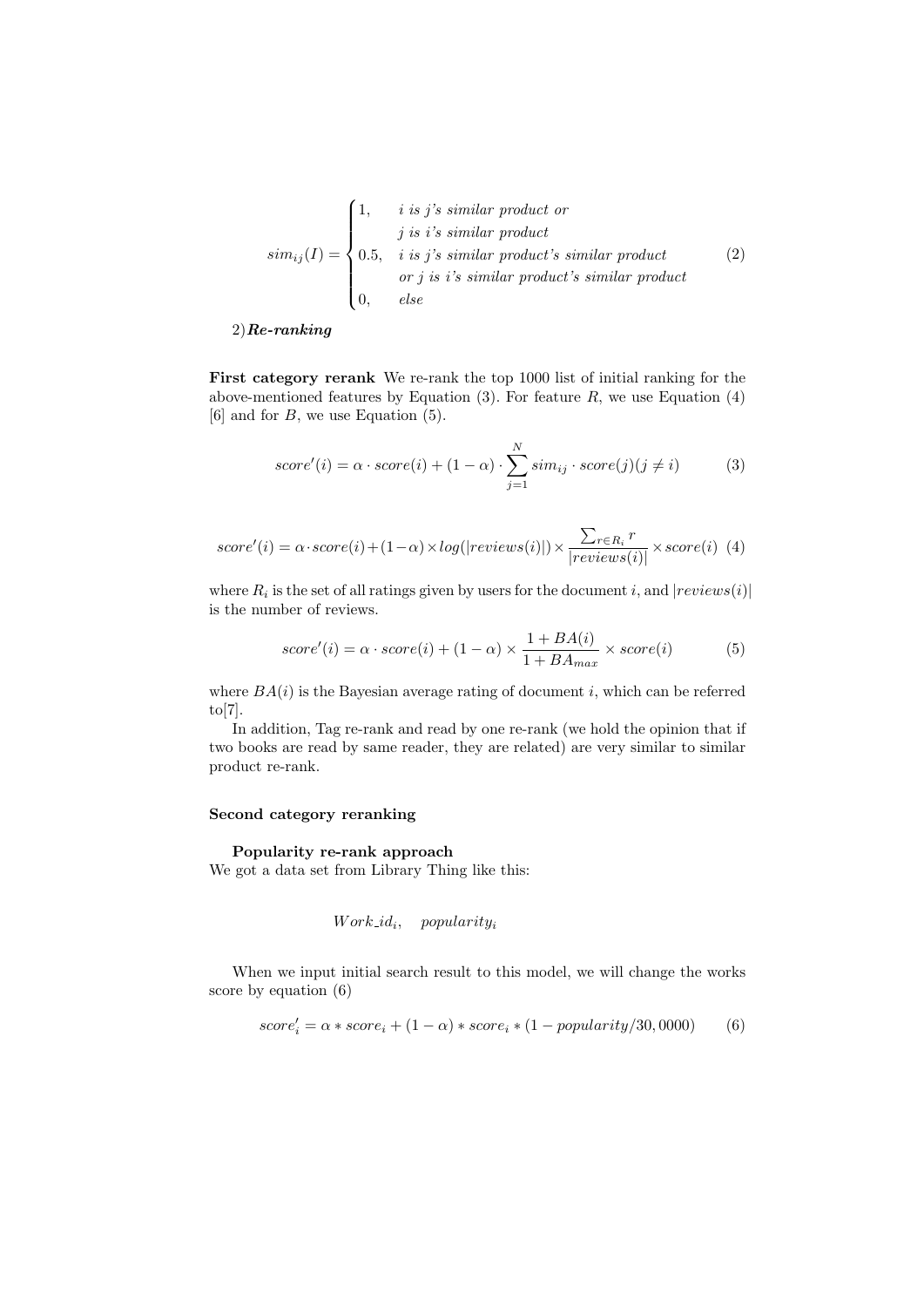Just as what we see, popularity is the number from the set, score is from Galago search result, score is the final output score from this re-rank modes.

#### Example recommended reranking approaches

Through summarizing the information from the profile, we got a example recommended list for some topics like this format:

 $Topic_id_i$  recommended<sub>1</sub>, recommended<sub>2</sub>, recommended<sub>3</sub>, etc.

When using the re-ranking approach, if a work of the result is contained in the topics list. We would change it rate by the equation (7)

$$
score'_{i} = score_{i} + \alpha * score_{i}
$$
\n<sup>(7)</sup>

if the work in the result was not contained in the *topic\_id's* list,  $\alpha = 0$ .

#### Reader number re-ranking approach

We extracted information from the profile, then we got a set which showing the workss reader number.Like this:

 $word_id_i$ ,  $reader\ number_i$ Through this approach, we optimize the search result by the below equation(8)

$$
score_i' = \alpha * score_i + (1 - \alpha) * score_i * (reader\_num_i/1,000) \qquad (8)
$$

3) **Combining**. We applied these approaches on the key query search result according to a specific order, then got the final result.

## 3.1 Re-Ranking Models Experiments

In order to choose the most effective feature and select the optimized parameter, in the first round, we trained our re-ranking models on SBS2015. The results were shown in Table 1.

| Rerank model                                                      | $ {\rm SBS15 Best}\alpha $ |  |
|-------------------------------------------------------------------|----------------------------|--|
| keywords                                                          | 0.1291                     |  |
| keywords+ active                                                  | 0.1518                     |  |
| keywords + active + Similar product                               | 0.1528 0.991               |  |
| $keywords +active +Example recommand$                             | 0.1581 0.384               |  |
| $keywords +active + Popularity$                                   | 0.1538 0.09                |  |
| $keywords + active + Reader number$                               | 0.1709 0.706               |  |
| keywords+ active + Read By One                                    | 0.1548 0.997               |  |
| keywords $+$ all ReRank $+$ filter catalog and example $  0.1972$ |                            |  |

Table 1. Training on SBS 2015 and Best  $\alpha$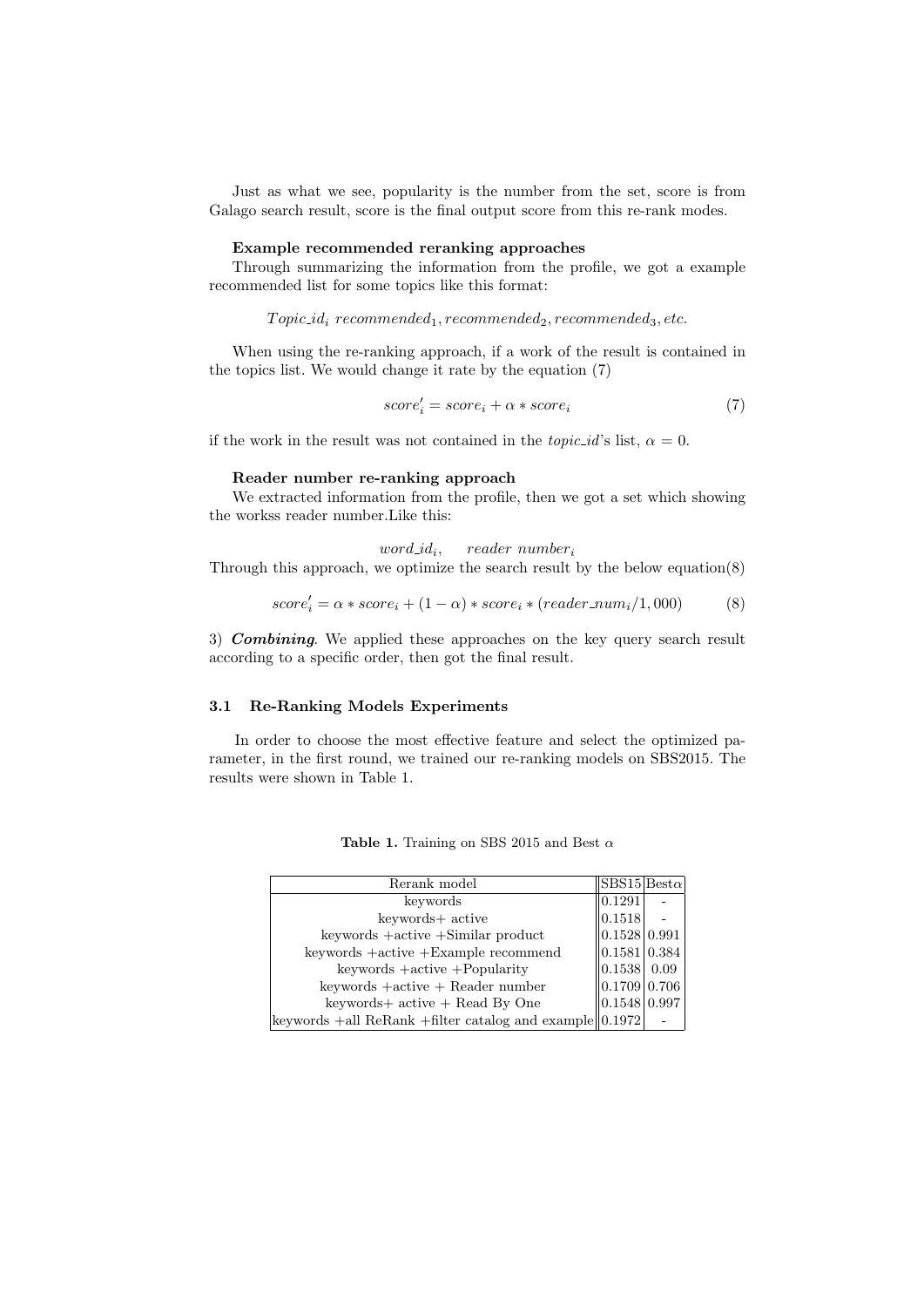As shown in Table 1, the best performance is obtained from  $Initial+keuwords+$  $allReRank + filter catalog and example, and active, reader number make greater$ contributions to the improvements.

# 4 Submitted Runs

We selected six automatic runs for submission to SBS2016 based on our Key Query and re-ranking Models. They are:

run1. This run was made by a searching-re-ranking process where the initial retrieval result was based on the selection of query keywords and a small index of active books, the re-ranking results based on a combination of several strategies (number of people who read the book from profile, similar-product from amazon.com, popularity from LT forum, etc.).

run2. This run was made by a searching-reranking process where the initial retrieval result was based on the selection of query keywords and a small index of active books, the re-ranking results based on number of people who read the book from profile.

run3. This run was made by a searching-reranking process where the initial retrieval result was based on the selection of query keywords and a small index of active books, the re-ranking results based on the books in a same user's profile.

Run4. This run was made by a searching-reranking process where the initial retrieval result was based on the selection of query keywords and a small index of active books, the re-ranking results based on similar products provided by amazon.

run5. This run was made by a searching-reranking process where the initial retrieval result was based on the selection of query keywords and the full index filtered by active books, the re-ranking results based on the books in a same user's profile.

run6. This run was made by a searching-reranking process where the initial retrieval result was based on the selection of query keywords and the full index filtered by active books, the re-ranking results based on a combination of several strategies (number of people who read the book from profile, similar-product from amazon.com, popularity from LT forum, etc.).

# 5 Result

The runs submitted to the Social Book Search 2016 were evaluated using graded relevance judgments. The relevance value were labeled manually according to the behaviors of topic creators, for example, if creator adds book to catalogue after it's suggested, the book is treated as highly relevant. A decision tree was built to help the labeling 3. All runs were evaluated using NDCG@10, MRR, MAP, R@1000 with NDCG@10 as the main metric. Table 2 shows the official evaluation results. Results of the six submitted runs on Social Book Search 2016, evaluated using all 120 topics with relevance value calculated from the decision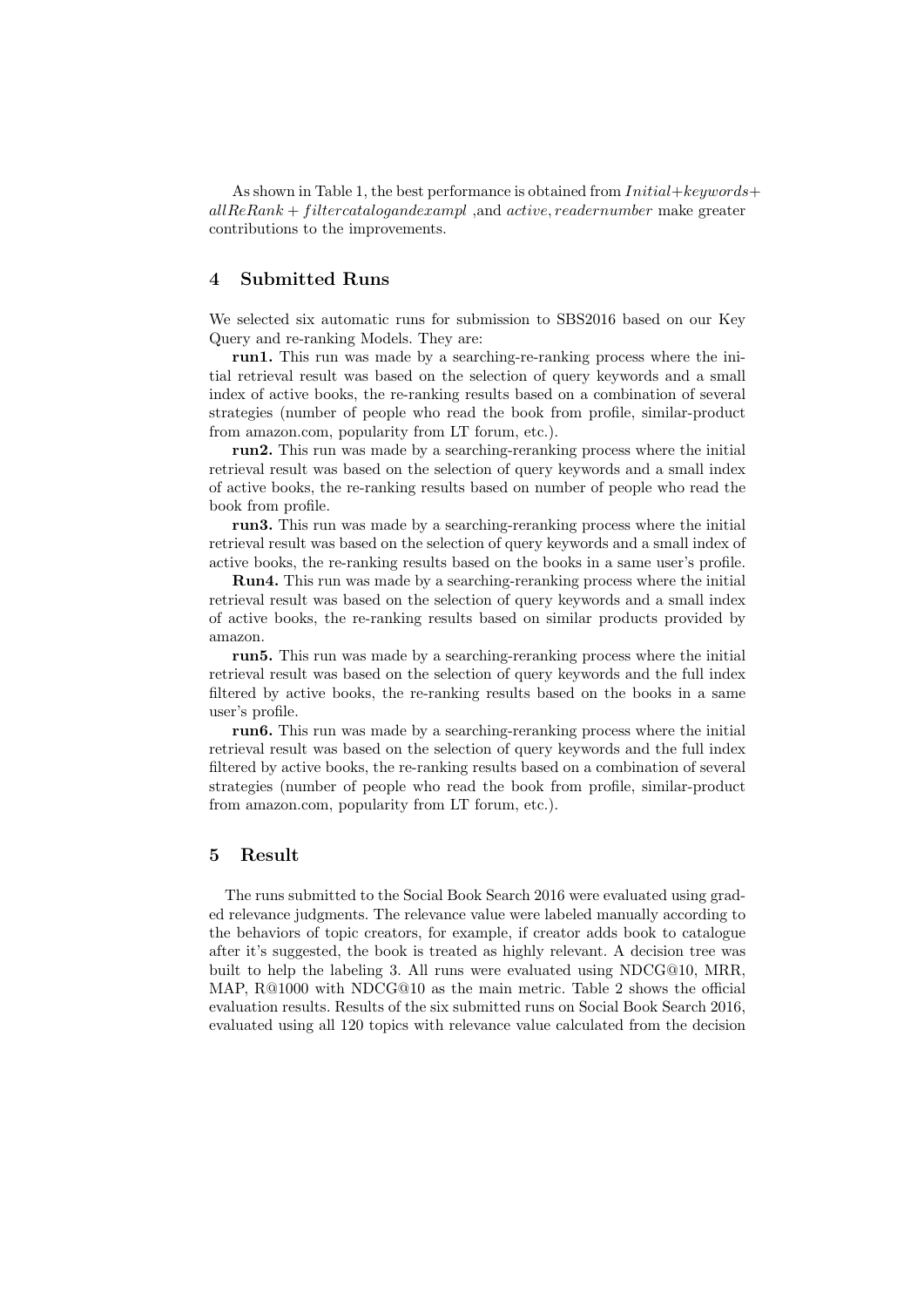tree. The best run scores are printed in bold, we got the first place in the competition. In addition, all the results we submitted are in the top six.

So we got the first place in the Social Book Search suggestion task 2016.

Table 2. Results of the five submitted runs on Social Book Search 2016, evaluate using all 120 topics with relevance value calculated from the decision tree. The best run scores are printed in bold

.

| $Run \#$       | Run Description                      | NDCG@10 | MRR    | MAP    | $\vert$ R@1000 $\vert$                               |
|----------------|--------------------------------------|---------|--------|--------|------------------------------------------------------|
|                | run1.keyQuery_active_combineRerank   | 0.2157  |        |        | $\left  0.5247 \right  0.1253 \left  0.3474 \right $ |
| $\overline{2}$ | run2.keyQuery_active_userNumRerank   | 0.2047  | 0.4700 | 0.1177 | 0.3474                                               |
| 3              | run3.keyQuery_active_readByOneReRank | 0.1989  | 0.4923 | 0.1157 | 0.3474                                               |
| $\overline{4}$ | run4.keyQuery_active_similarRerank   | 0.1935  | 0.4685 | 0.1106 | 0.3474                                               |
| 5              | run5.keyQuery_readByOne              | 0.2009  | 0.4767 | 0.1128 | 0.3146                                               |
| 6              | run6.keyQuery_AllRerank              | 0.2030  | 0.4868 | 0.1144 | 0.3146                                               |
| 7              | Initial+stopwords                    | 0.1265  |        |        |                                                      |
| 8              | Initial+keyQuery                     | 0.1567  |        |        |                                                      |
| 9              | Initial+keyQuery+active              | 0.1943  |        |        |                                                      |

It necessary to state that run 7, run 8 and run 9 are our additional experiments, obvious we can find that key query and active books set have a great increase in results .Key query improve Initial+stopwords run by about 25 percent, then active books set improves the  $Initial+keyQuery$  run by about 24 percent.We see that the best-performing run on all 120 topics was run1 with an NDCG@10 of 0.2157. Run 1 used Key Query, small index built by active books and all re-ranking models combine. Also we see that re-ranking model does improve over the initial results by Galago searching engine.

All the runs from 1 to 6 were filtered by the topics catalog books set and example books set.

# 6 Discussion & Conclusion

All of the re-ranking approaches can improve the evaluation results, the best results are from combined all re-ranking approaches. Of course, the use of key queries and active book set make the greatest contributions to the effectiveness of our systems.

This year, we used much information from profile, and we got a better performance, but we failed to make use of the random forest to combine the re-ranking to improve the result. We keep the opinion that machine learning can get a better results. So, it is worth discussing how to combining the re-ranking results with machine learning algorithms.